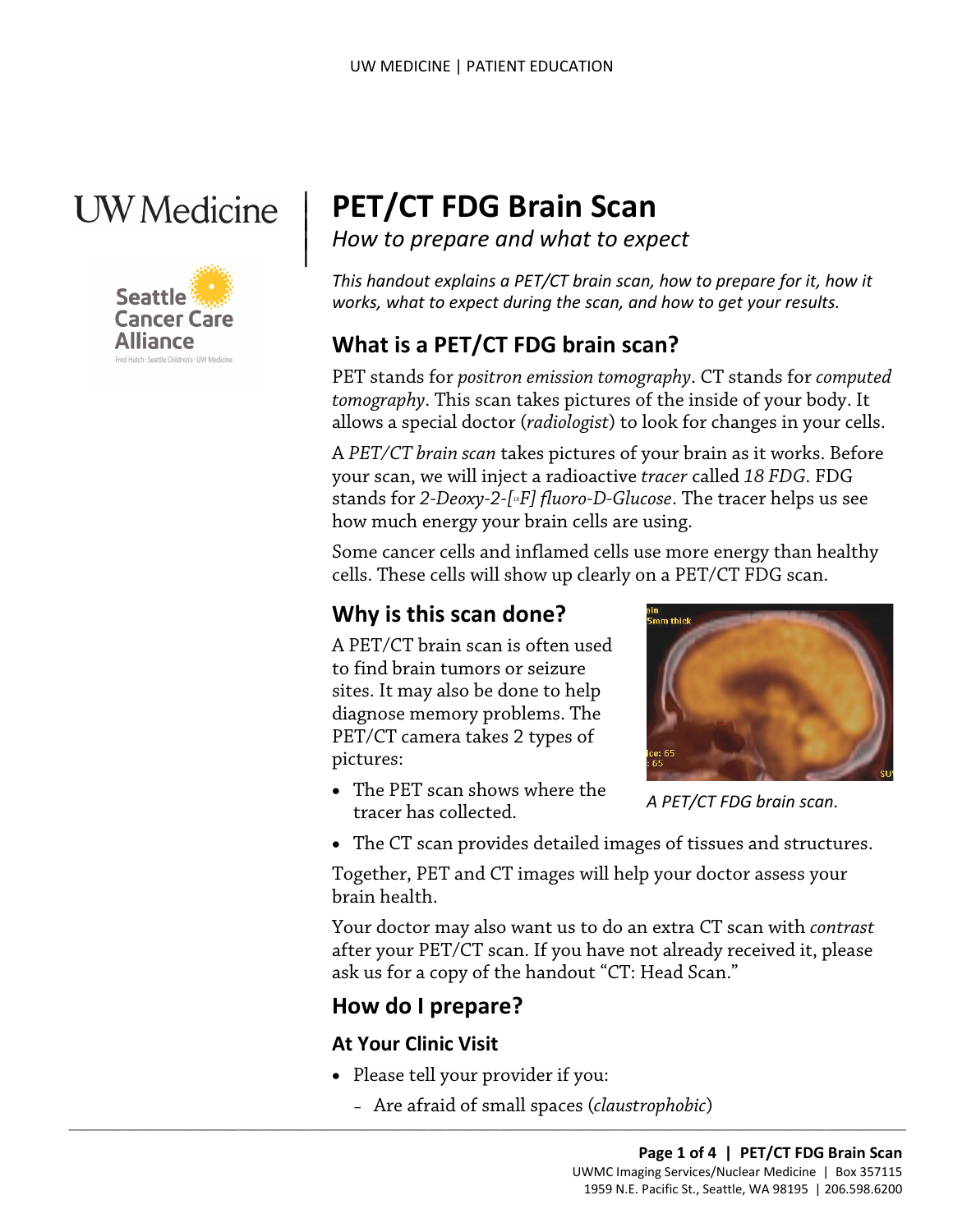- Cannot lie still for 20 minutes
- Cannot lie on your back any reason
- *If you were assigned female at birth:* Tell your provider if you are pregnant or breastfeeding, or if there is any chance you could be pregnant.

#### **Sedative**

You may bring a mild *sedative* (medicine to make you relax) for this scan. This medicine may be Ativan (lorazepam) or Valium (diazepam). Ask your provider for a prescription, if needed.

 arrive for your scan, the technologist will tell you when to take it. You will need to fill the prescription and bring the medicine with you on the day of your scan. Do **not** take it at home. After you

#### **48 Hours Before Your Scan**

- Make sure that you can keep your appointment and arrive on time.
- instructions (see numbers in the "Questions" box on page 4). arrive for your scan, the technologist will tell you when to take it.<br>
48 Hours Before Your Scan<br>
• Make sure that you can keep your appointment and arrive on<br>
time.<br>
• If you have diabetes, call staff where your scan is s • If you have diabetes, call staff where your scan is scheduled for
	- so that you can bring the medicine with you on scan day. • If you are having sedation, make sure you filled the prescription

#### **Day Before Your Scan**

- Stay hydrated. Drink 6 to 8 glasses of plain water during the day.
- Do **not** use marijuana in any form for 24 hours before your scan.

#### **Scan Day**

- **Starting 6 hours before your scan:** 
	- **Do not eat or drink anything except plain water.** Do **not**  chew gum, eat candy or mints, take vitamins, chewable tablets, herbal supplements, or cough syrup.
	- *nutrition* (TPN) or *intravenous* (IV) line. – Do **not** take any dextrose medicines by *total parenteral*
	- If you were told **not** to take your medicines on scan day, do **not** take them.
	- If you were told to take your medicines on scan day, take them **only** if you can take them on an empty stomach.
- Drink several glasses of water to stay hydrated.

 $\_$  ,  $\_$  ,  $\_$  ,  $\_$  ,  $\_$  ,  $\_$  ,  $\_$  ,  $\_$  ,  $\_$  ,  $\_$  ,  $\_$  ,  $\_$  ,  $\_$  ,  $\_$  ,  $\_$  ,  $\_$  ,  $\_$  ,  $\_$  ,  $\_$  ,  $\_$  ,  $\_$  ,  $\_$  ,  $\_$  ,  $\_$  ,  $\_$  ,  $\_$  ,  $\_$  ,  $\_$  ,  $\_$  ,  $\_$  ,  $\_$  ,  $\_$  ,  $\_$  ,  $\_$  ,  $\_$  ,  $\_$  ,  $\_$  ,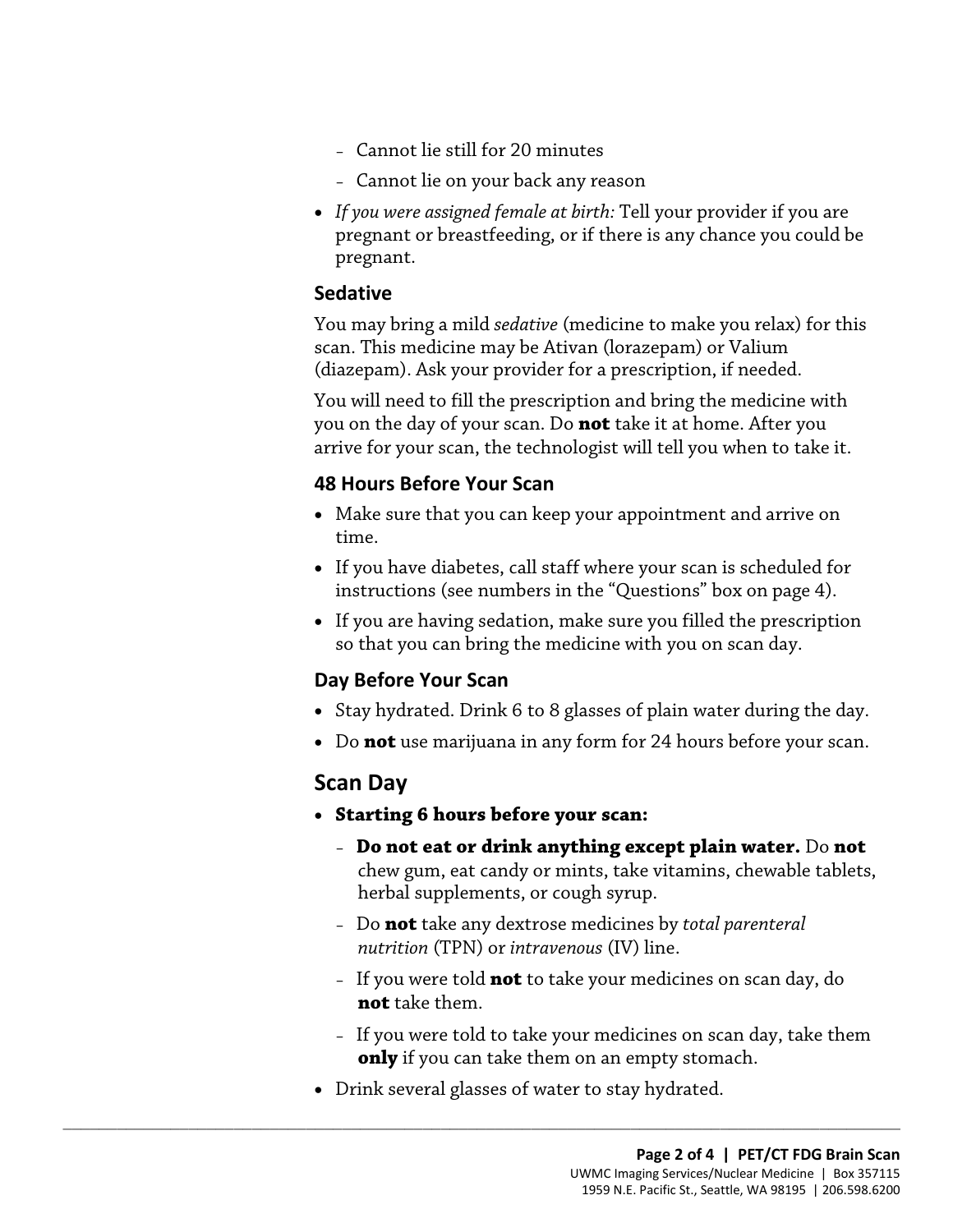- Wear warm, loose-fitting clothes. The scanner room may be cold.
- Do **not** wear jewelry or metal anywhere on your head or face.
- **Arrive 15 minutes before your appointment time.** It is very important that we start your scan exactly on time.

#### **What to Bring**

- • If you can, bring your most recent imaging films or CDs. These include PET, CT, or MRI images. Our doctors will compare them to your new PET/CT images.
- If you are having sedation for the scan:
	- Remember to bring the medicine with you to the hospital.
- – You **must** bring a responsible adult with you who will take you  home. **You cannot drive yourself or take a bus, Uber, or**  home. You cannot drive yourself or take a bus, Uber, c<br>taxi by yourself.<br>• Do not bring children or anyone who is pregnant with you, sin<br>radioactive material will be used for the scan.<br>What can I expect when I arrive?<br>• A **taxi by yourself.** 
	- • Do **not** bring children or anyone who is pregnant with you, since radioactive material will be used for the scan.

#### **What can I expect when I arrive?**

- ready. We will provide a blanket to keep you warm. • A nuclear medicine technologist, nurse, or both, will help you get
- • We will insert an *intravenous* (IV) line into your vein. This thin tube will be used to give you medicine and fluids.
- We will check your blood sugar.

 $\_$  ,  $\_$  ,  $\_$  ,  $\_$  ,  $\_$  ,  $\_$  ,  $\_$  ,  $\_$  ,  $\_$  ,  $\_$  ,  $\_$  ,  $\_$  ,  $\_$  ,  $\_$  ,  $\_$  ,  $\_$  ,  $\_$  ,  $\_$  ,  $\_$  ,  $\_$  ,  $\_$  ,  $\_$  ,  $\_$  ,  $\_$  ,  $\_$  ,  $\_$  ,  $\_$  ,  $\_$  ,  $\_$  ,  $\_$  ,  $\_$  ,  $\_$  ,  $\_$  ,  $\_$  ,  $\_$  ,  $\_$  ,  $\_$  ,

- The technologist will inject the FDG tracer through your IV.
- You will relax for about 45 minutes while the tracer moves through your body.
- We will then take you to the PET/CT scan area. We will ask you to lie on your back on the scanner table.
- • Most brain scans take about 15 minutes. But, if your scan will be used:
	- Medicine department for 2 hours. – **To assess dementia or epilepsy:** Plan to be in the Nuclear
	- **To assess a tumor in your brain:** Plan to be in the Nuclear injected. These pictures will take about 15 minutes. You may not eat anything until these extra images are done. Medicine department for about 5 hours. You will need to have more brain images taken 3 to 4 hours after the tracer is